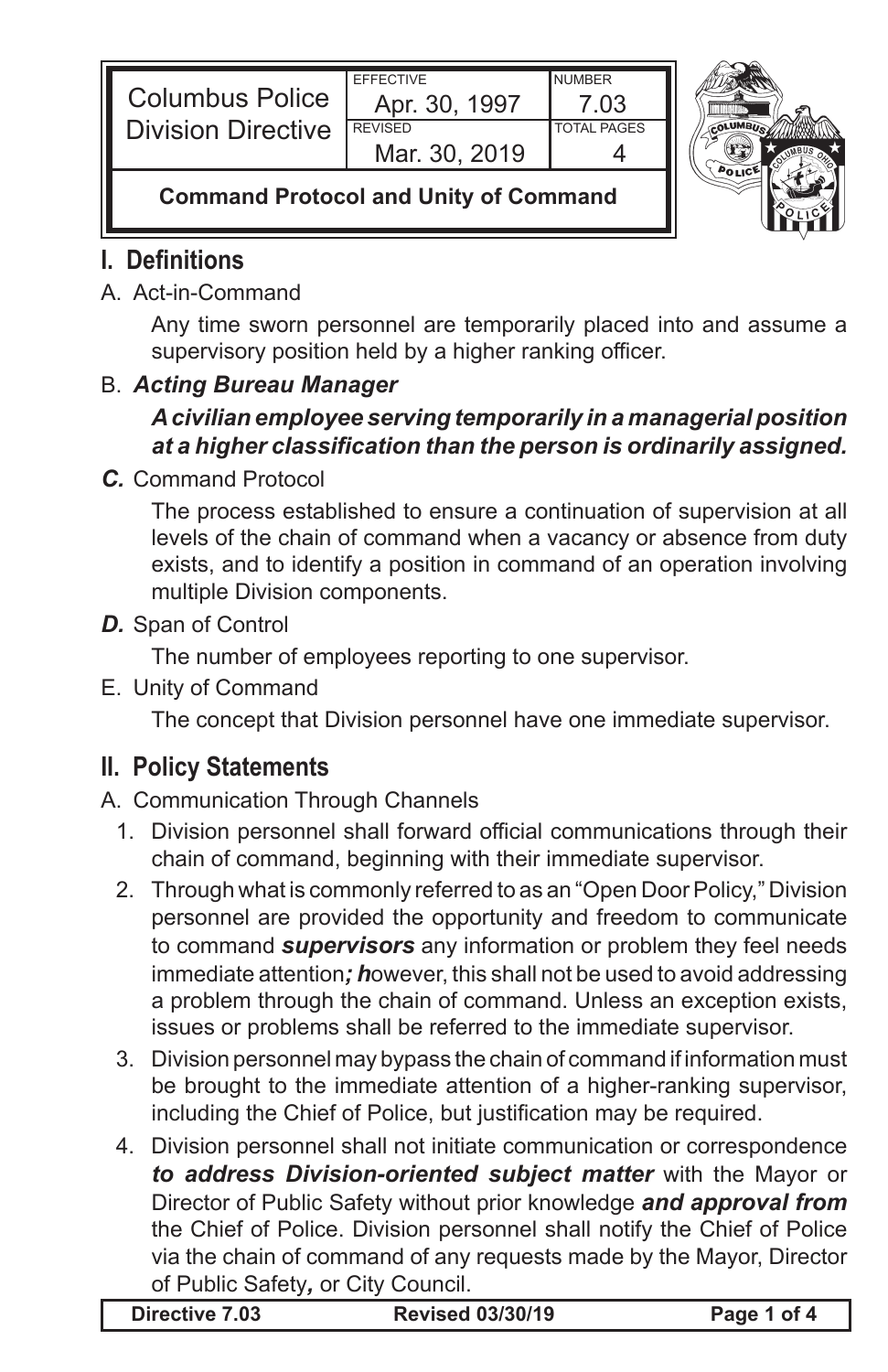#### B. *Sworn* Working Out of Class/Promotions

- 1. Unless approved by the Chief, sworn personnel shall only be assigned to act-in-command to a position that is one rank higher than currently assigned, and only to fill an extended vacancy at the commander, deputy chief*,* or chief level. Only sworn personnel assigned to act-in-command as a sergeant for 30 days or more shall be permitted to wear the insignia of the acting rank.
- *2. Supervisors shall not place personnel on restricted duty in actin-command positions.*
- 3. Commanders and deputy chiefs may only assign personnel to act-incommand when they will be absent for periods of eight hours or more. Commanders assigned to act-in-command may assign personnel to act-in-command for extended periods for their position.
	- a. When a commander or deputy chief is working, but absent from his or her normal work station due to local training or a similar activity, no acting will be made.
	- b. During short term absences of a *command level supervisor*, decisions that must be dealt with immediately should be referred to the *command level supervisor*, to a higher ranking *supervisor* in the chain of command, or to an on-duty commander.
- 4. When a *temporary* vacancy occurs, personnel assigned to act-incommand *should* be selected from within the chain of command where the vacancy exists.
	- a. A commander or deputy chief may rotate personnel assigned to actin-command or choose the most qualified *individual*. However, if the latter course of action is chosen, justification may be required.
	- b. Under normal circumstances, the selected individual should be notified prior to the assignment's effective date.
- *5.* When a vacancy occurs of a permanent nature and the assigned person will not be returning to the assignment, the person assigned to act-incommand should be the next promotable candidate from the current eligibility list for that rank.
	- a. When no eligibility list for the rank of commander exists, the person assigned to act-in-command *should* be selected from within the chain of command where the vacancy exists.
	- b. *For the rank of deputy chief, the selection will be made by the Chief of Police from the candidates meeting the Civil Service Commission minimum qualifications for that rank.*
- 6. Promotions shall not be made until an actual vacant position exists except under exigent circumstances.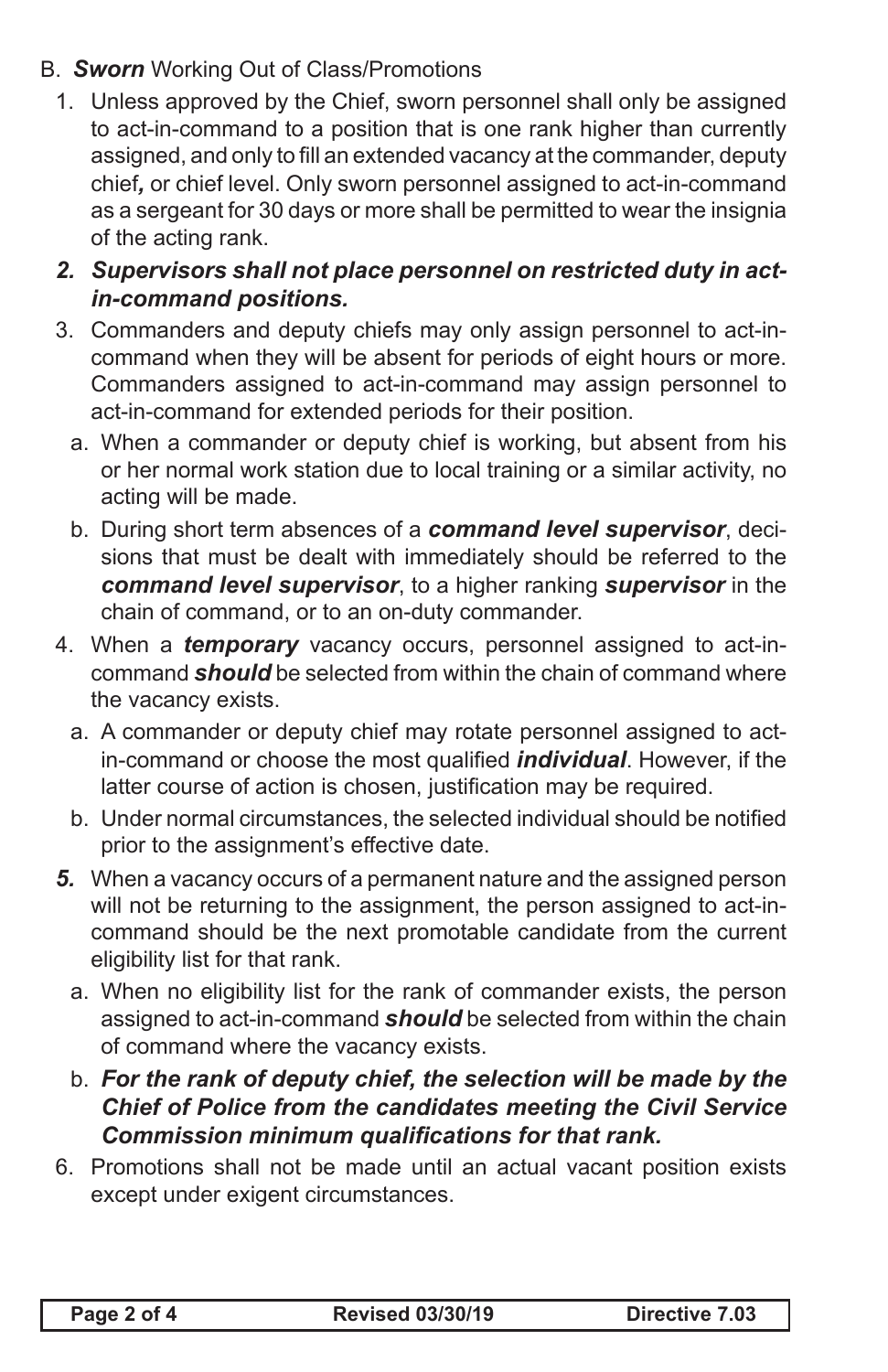- *C. Civilian Working Out of Class*
	- *1. Bureau managers should assign an acting bureau manager when they will be absent for periods of eight hours or more, but not absent from his or her normal work station due to local training or a similar activity.*
	- *2. Bureau managers shall not place personnel on probation in an acting bureau manager position.*
	- *3. With the approval of the bureau commander, civilian personnel may be assigned to work in a position outside their civil service classification. Any such assignment change for civilian personnel shall conform to applicable Civil Service Regulations as well as applicable provisions in the appropriate collective bargaining agreement.*
- **D.** Acting Chief of Police/System of Succession
	- 1. The Division has established the following system of succession to ensure leadership is provided in the absence of the Chief of Police.
	- 2. Each January, the Chief of Police shall prepare a rotating monthly schedule of emergency Acting Chief of Police assignments for the calendar year.
		- a. If the Chief of Police is unable to report for duty, the list shall be used to determine which deputy chief shall act-in-command of the Division of Police. The deputy chief shall act-in-command until the Chief of Police assigns another deputy chief to act-in-command or returns to duty.
		- b. A copy of the schedule shall be forwarded to the Director of Public Safety, each deputy chief, and Communications Bureau personnel.
	- 3. In non-emergency absences, the Chief of Police shall appoint an Acting Chief of Police.
		- a. These assignments are not required to follow the emergency rotating list.
		- b. Any time a deputy chief is assigned to act-in-command, a notification shall be posted in the Daily Bulletin.
	- 4. Whenever the position of Chief of Police is vacated, the Director of Public Safety may assign an Interim Chief of Police to act-in-command until a new chief is appointed.
	- 5. In the event that the Chief of Police and the deputy chiefs are all absent or incapacitated, the senior commander shall act-in-command *as Chief*  of the Division of Police.